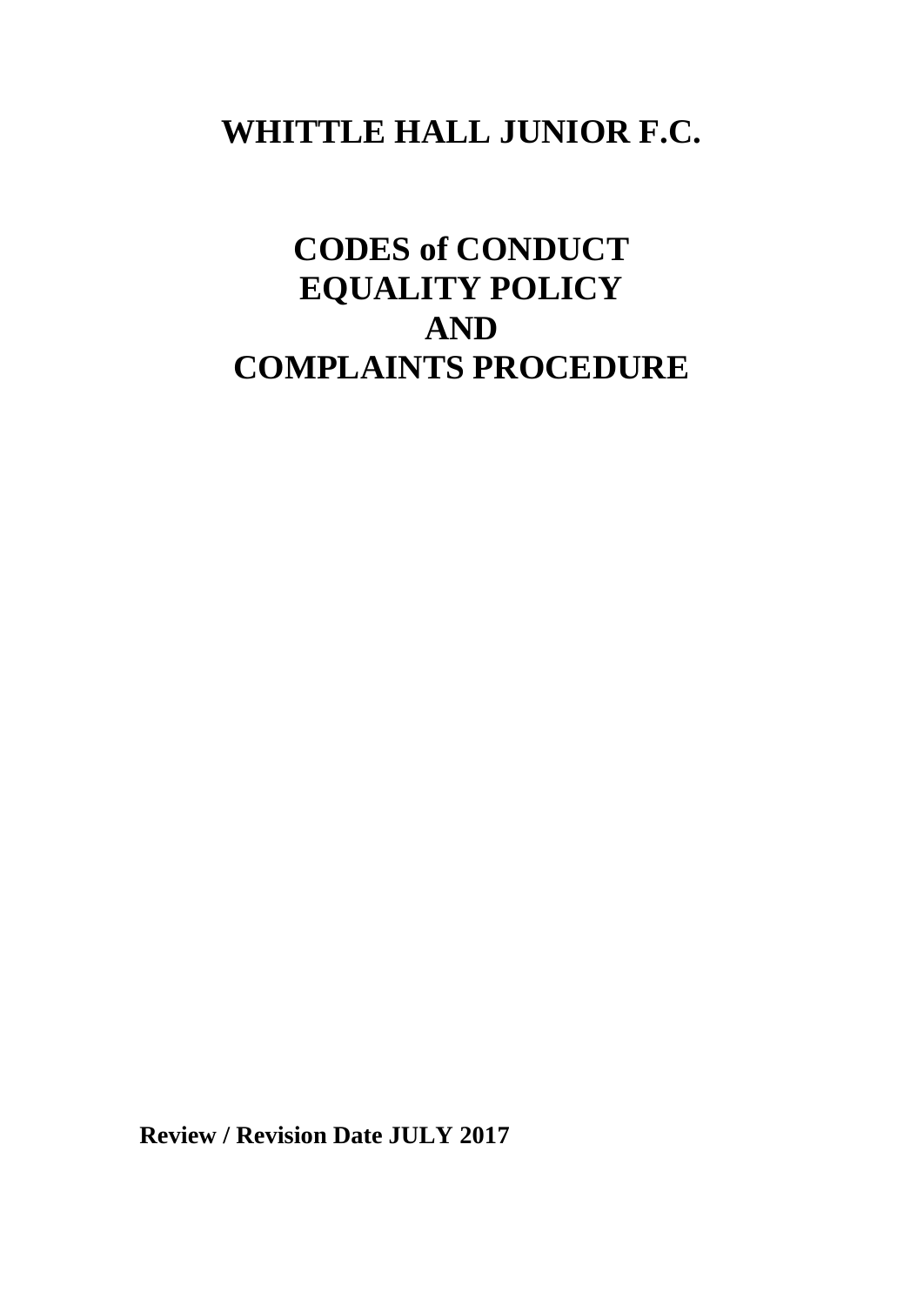#### **Whittle Hall JFC is Committed to the Following Codes of Conduct**

**Whittle Hall Junior Football Club Respect Code of Conduct for Football Community**

#### **YOUNG PLAYERS**

#### **WHEN PLAYING FOOTBALL I WILL:**

- Always play to the best of my ability and for the benefit of my team
- Play fairly I won't cheat, dive, complain or waste time
- Respect my team-mates, the other team, the referee or my coach/manager
- Play by the rules, as directed by the referee
- Be gracious in victory and defeat I will shake hands with the other team and referee at the end of the game
- Listen and respond to what my coach/team manager tells me

• Understand that a coach has to do what is best for the team and not one individual player

• Talk to someone I trust or the club welfare officer if I'm unhappy about anything at my club.

I understand that if I do not follow the code, any/all of the following actions may be taken by my

club, county FA or The FA:

#### **I MAY:**

• Be required to apologise to my team-mates, the other team, referee or team manager

- Receive a formal warning from the coach or the club committee
- Be dropped or substituted
- Be suspended from training
- Be required to leave the club.

#### **IN ADDITION:**

• My club, County FA or The FA may make my parent or carer aware of any infringements of the Code of Conduct

• The FA/County FA could impose a fine and suspension against my club.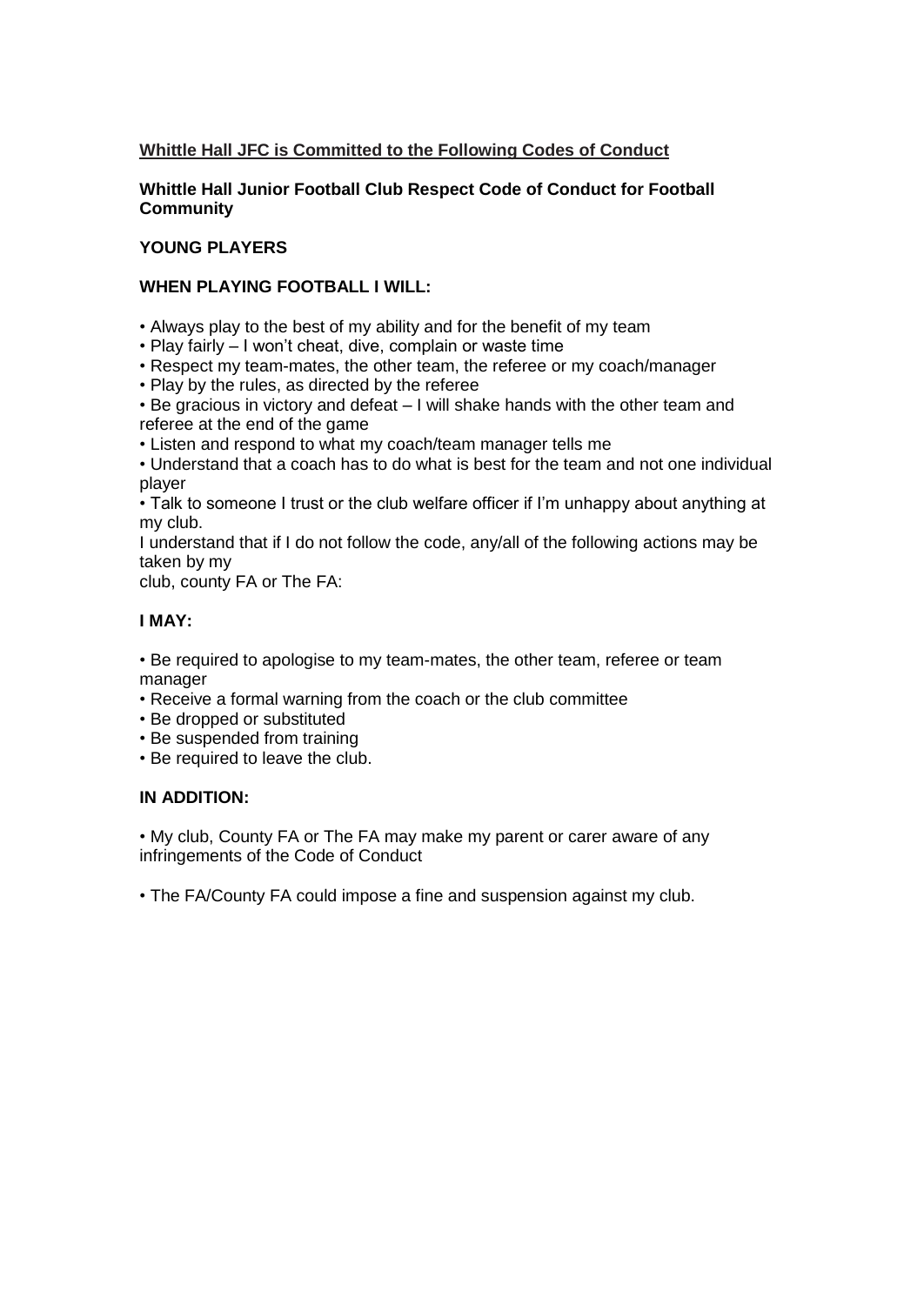#### **SPECTATORS**

#### **I WILL:**

- Remember that children play for FUN
- Applaud effort and good play as well as success
- Respect the Referee's decisions even when you don't agree with them
- Appreciate good play from whatever team it comes from
- Remain behind the touchline and within the Designated Spectators' Area
- Let the coach do their job and not confuse the players by telling them what to do
- Encourage the players to respect the opposition, referee and match officials
- Support positively and offer players encouragement not criticism
- Never engage in, or tolerate offensive, insulting or abusive language or behaviour I understand that if I do not follow the Code, any/all of the following actions may be taken:

I MAY BE:

- Issued with a verbal warning from a club or league official
- Required to meet with the club, league or CFA Welfare Officer
- Required to meet with the club committee
- Obliged to undertake an FA education course
- Obliged to leave the match venue by the club
- Requested by the club not to attend future games
- Suspended or have my club membership removed
- Required to leave the club along with any dependents.

#### **IN ADDITION:**

• The FA/County FA could impose a fine and/or suspension on the club.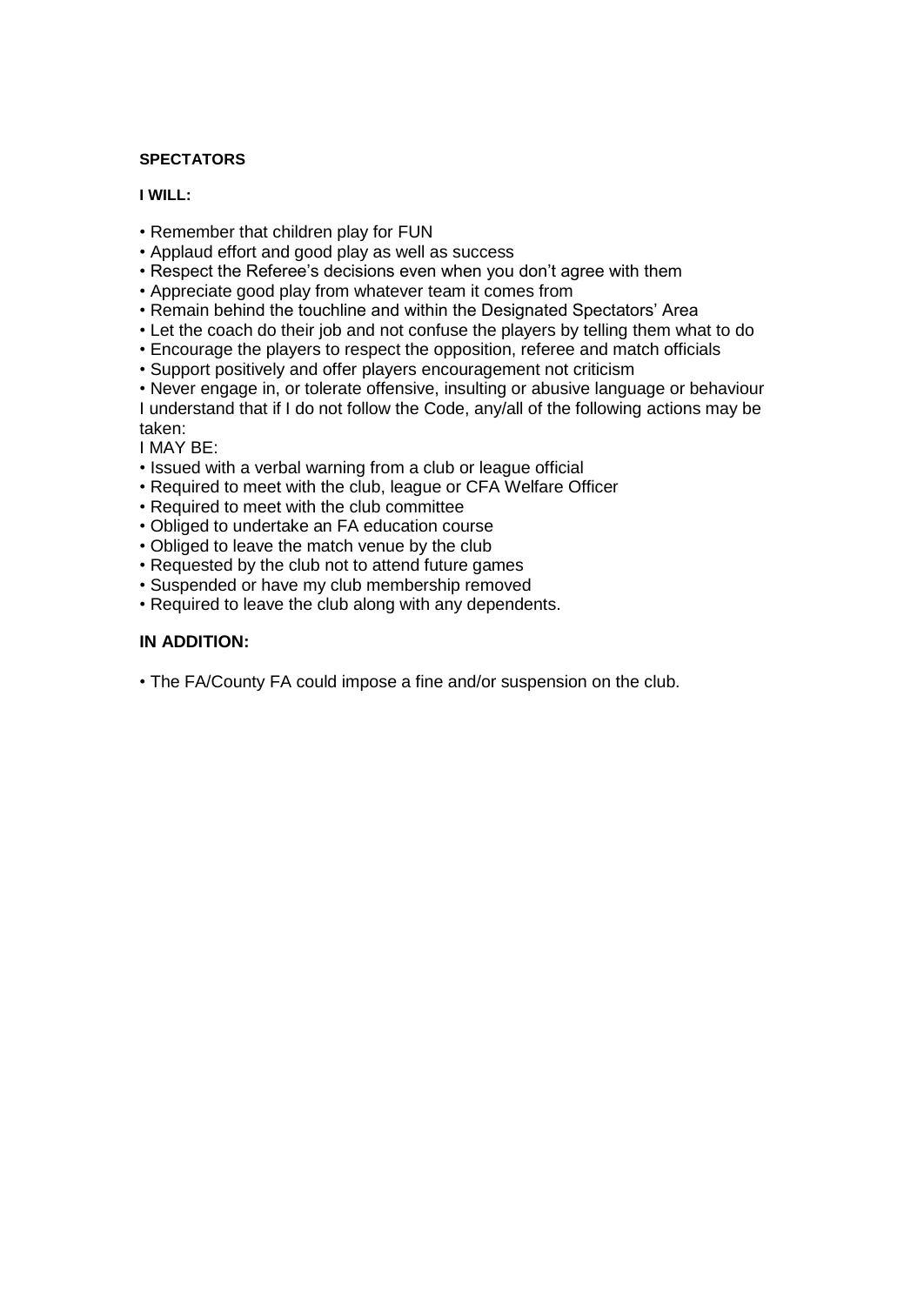#### **COACHES, TEAM MANAGERS AND CLUB OFFICIALS**

We all bear a collective responsibility to set a good example and help provide a positive environment in which children can

learn and enjoy the game. Play your part and observe The FA's Respect Code of Conduct at all times.

#### **ON AND OFF THE FIELD, I WILL:**

• Use my position to set a positive example for the young people I am responsible for • Show respect to others involved in the game including match officials, opposition players, coaches, managers,

officials and spectators

• Adhere to the laws and spirit of the game

- Promote Fair Play and high standards of behaviour
- Respect the match official's decision
- Never enter the field of play without the referee's permission
- Never engage in, or tolerate, offensive, insulting or abusive language or behaviour

• Be gracious in victory and defeat.

#### **WHEN WORKING WITH PLAYERS, I WILL:**

• Place the well-being, safety and enjoyment of each player above everything, including winning

• Never engage in or tolerate any form of bullying

• Encourage each player to accept responsibility for their own behaviour and performance

• Ensure all activities I organise are appropriate for the players' ability level, age and maturity

• Co-operate fully with others in football (e.g. officials, doctors, physiotherapists, welfare officers) for each player's best interests.

I understand that if I do not follow the Code, any / all of the following actions may be taken by my club, County FA or The FA:

#### **I MAY BE:**

- Required to meet with the club, league or County Welfare Officer
- Suspended by the club from attending matches
- Suspended or fined by the County FA
- Required to leave or be sacked by the club.

#### **IN ADDITION:**

• My FA Coaching Licence may be withdrawn.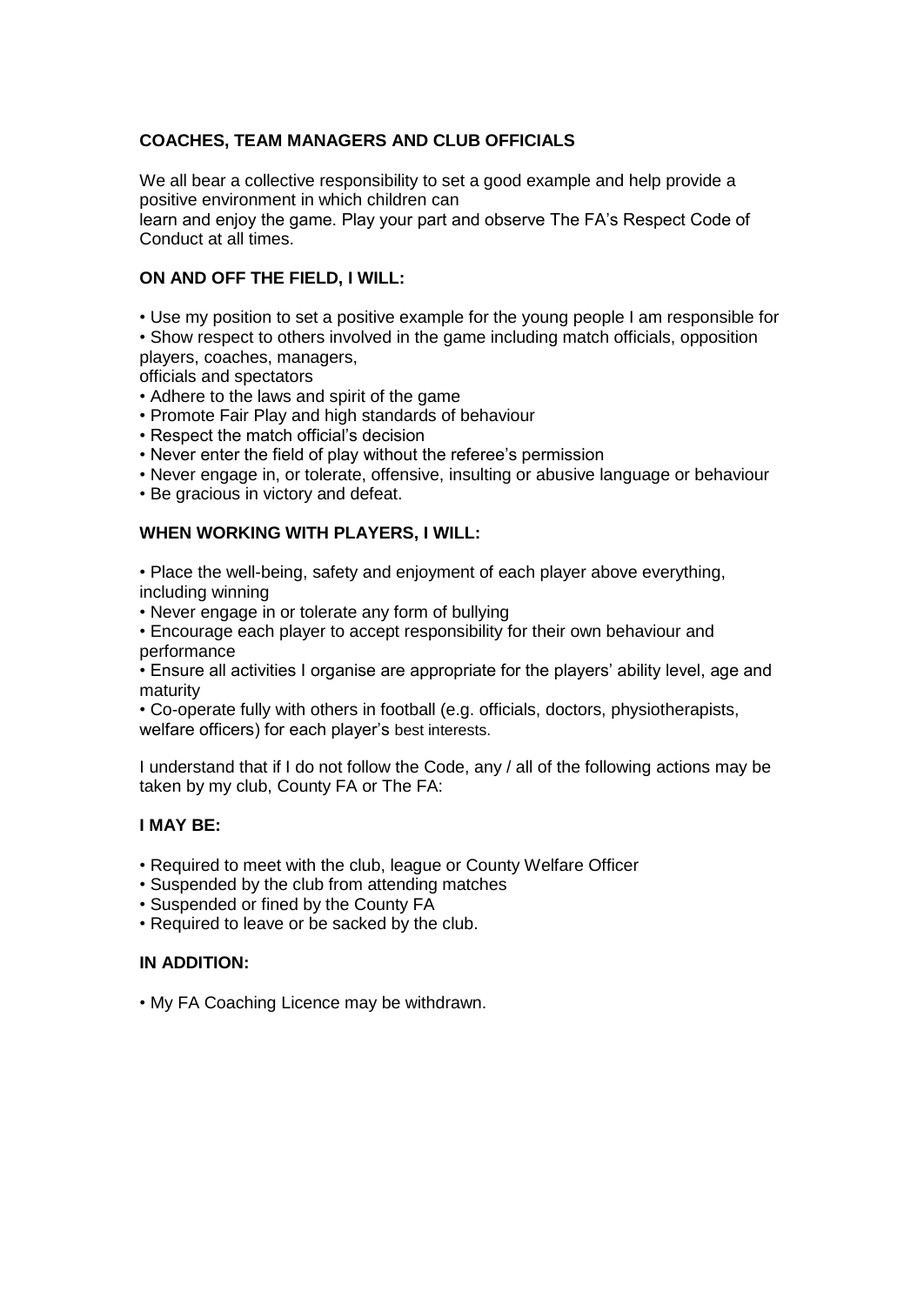## **MATCH OFFICIALS**

We all have a responsibility to promote high standards of behaviour in the game. The behaviour of the

match officials has an impact, directly and indirectly, on the conduct of everyone involved in the game

– both on the pitch and on the sidelines.

Play your part and observe The FA's Respect Code of Conduct of match officials at all times.

I WILL:

• Be honest and completely impartial at all times

• Apply the Laws of the Game and competition rules fairly and consistently

• Manage the game in a positive, calm and confident manner

• Deal with all instances of violence, aggression, unsporting behaviour, foul play and other misconduct

• Never tolerate offensive, insulting or abusive language or behaviour from players and team officials

• Support my match official colleagues at all times

• Set a positive personal example by promoting good behaviour from players and team officials

• Set a positive personal example by promoting good behaviour and showing respect to everyone involved in the game

• Communicate with the players and encourage fair play

• Respond in a clear, calm and confident manner to any appropriate request for clarification by the team captains

• Prepare physically and mentally for each match

• Complete and submit, accurate and concise reports within the time limit required for games in which I officiate.

I understand that if I do not follow the Code, any/all of the following actions may be taken:

#### **I MAY BE:**

• Required to meet with The FA /County FA Refereeing Official

• Required to meet with The FA/County FA Refereeing Committee.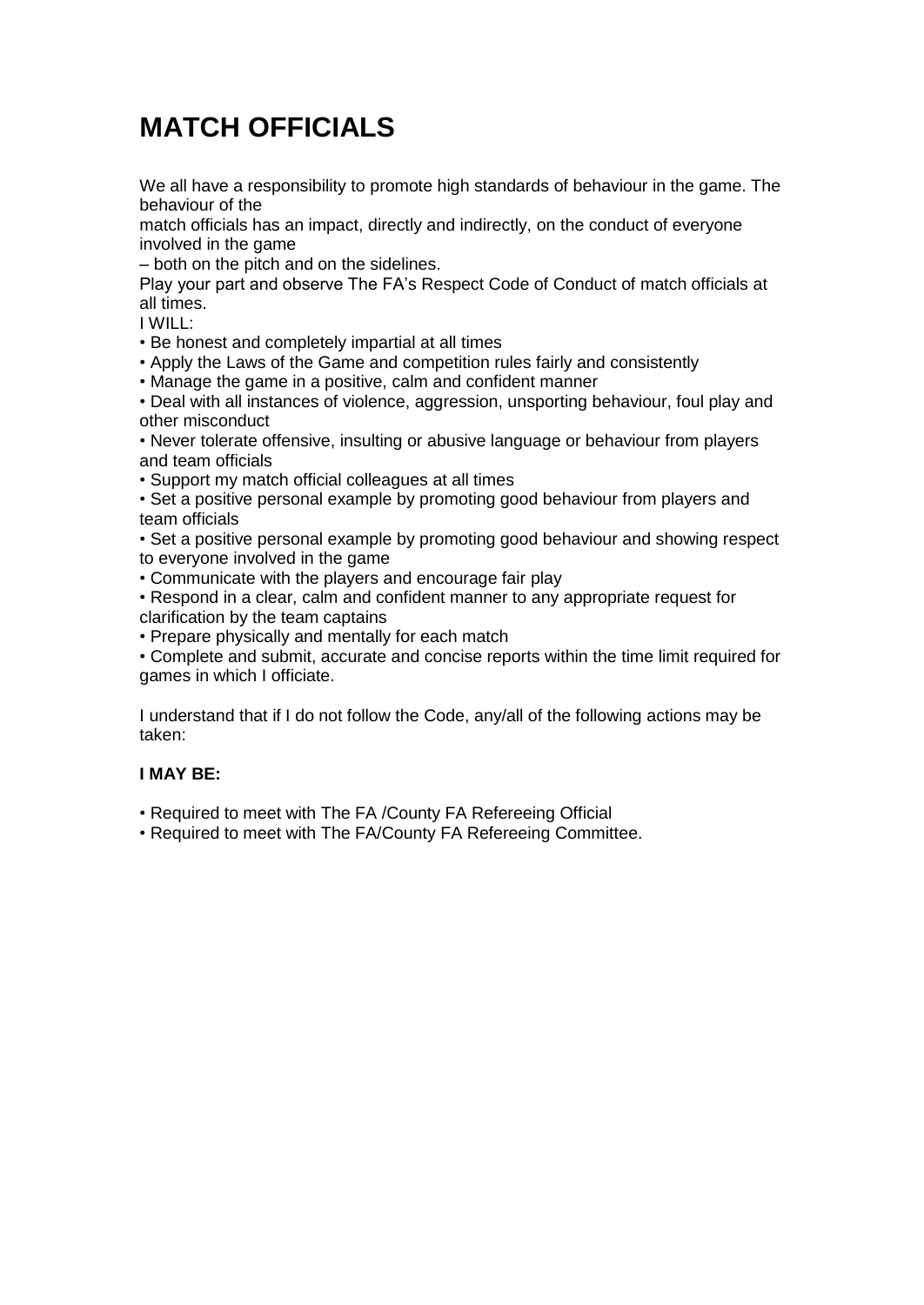#### **ADULT PLAYERS**

We all have a responsibility to promote high standards of behaviour in the game. Play your part and observe The FA's Respect Code of Conduct for players at all times.

#### **ON AND OFF THE FIELD, I WILL:**

- Adhere to the Laws of The Game
- Display and promote high standards of behaviour
- Promote Fair Play
- Always respect the match official decisions
- Never engage in public criticism of the match officials
- Never engage in offensive, insulting or abusive language or behaviour
- Never engage in bullying, intimidation or harassment
- Speak to my team-mates, the opposition and my coach/manager with respect
- Remember we all make mistakes

• Win or lose with dignity. Shake hands with the opposing team and the referee at the end of every game.

I understand that if I do not follow the Code, any/all of the following actions may be taken:

#### **I MAY:**

- Be required to apologise to team-mates, the other team, referee or team manager
- Receive a warning from the coach
- Receive a warning from the coach
- Receive a written warning from the club committee
- Be required to attend an FA education course
- Be dropped or substituted
- Be suspended from training
- Not be selected for the team
- Be required to serve a suspension
- Be fined
- Be required to leave the club.

#### **IN ADDITION:**

• The FA/County FA could impose a fine and/or suspension on the club.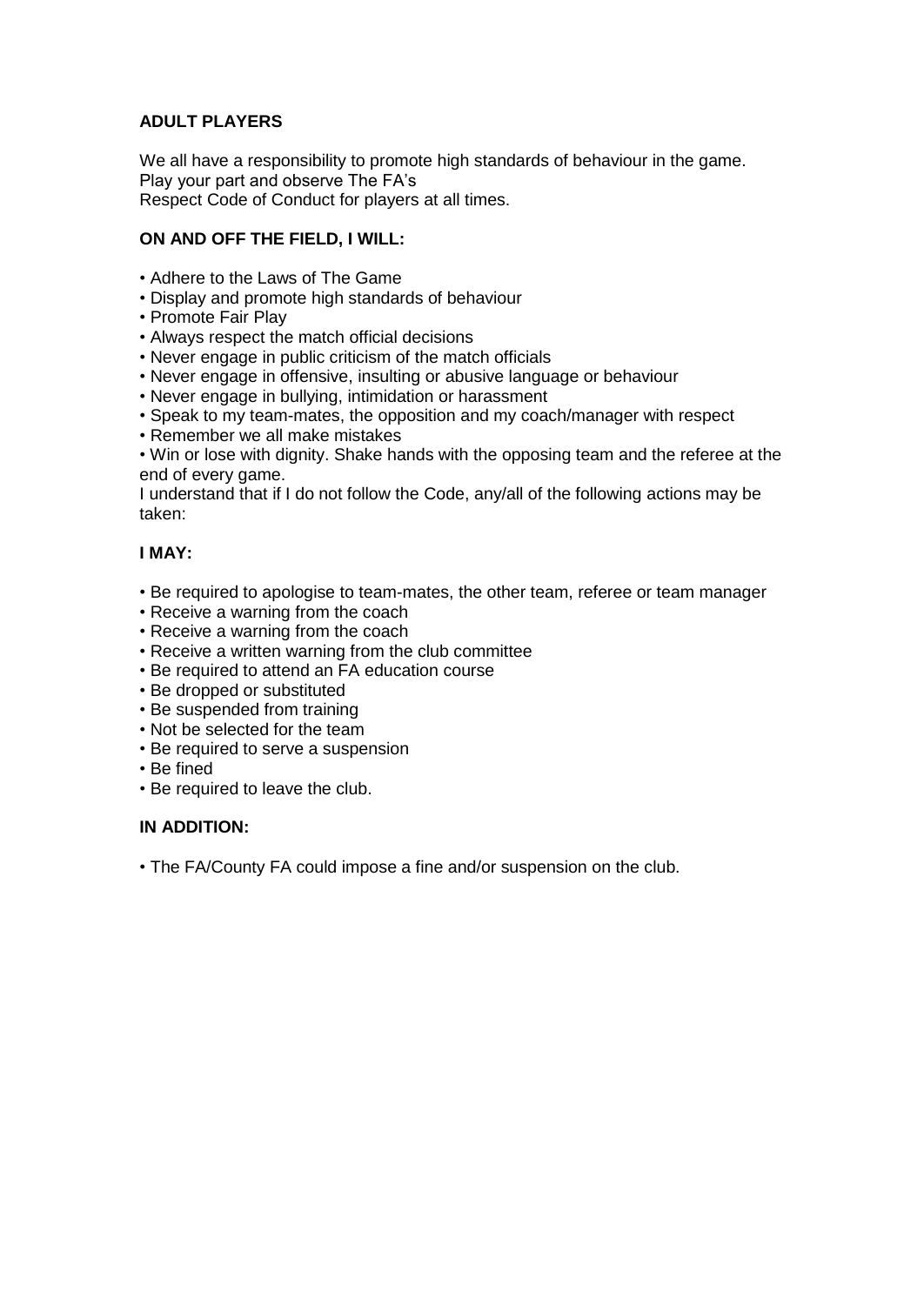### **EQUALITY POLICY**

**Whittle Hall JFC** is responsible for setting standards and values to apply throughout the club at every level. Football belongs to and should be enjoyed by anyone who wants to participate in it.

**Whittle Hall JFC** in all its activities will not discriminate or in any way, treat anyone less favourably on grounds of age, gender, gender reassignment, sexual orientation, marital status, race, nationality, ethnic origin, colour, religion or belief, ability or disability. The Club will ensure it treats people fairly and with respect and that it will provide access and opportunities for all members of the community to take part in and enjoy its activities.

**Whittle Hall JFC** will not tolerate harassment, bullying, abuse or victimisation of an individual, which for the purposes of this policy and the actions and sanction applicable is regarded as discrimination. This includes sexual or racially based harassment or other discriminatory behaviour whether physical or verbal. The Club will work to ensure that such behaviour is met with appropriate action in whatever context it appears.

**Whittle Hall JFC** is committed to taking positive action where inequalities exist and action where inequalities exist and to the development of a programme of ongoing training and awareness raising events and activities in order to promote the eradication of discrimination in football.

**Whittle Hall JFC** is committed to a policy of equal treatment of all members and requires all members to abide and adhere to these policies and the Equality Act of 2010.

**Whittle Hall JFC** commits itself to the immediate investigation of any claims when brought to its attention, of discrimination on the above grounds and where it is found to be the case, a requirement that the practice stop and sanctions are imposed as appropriate.

**Our commitment is to confront discrimination whether by reason of age, gender, gender reassignment, sexual orientation, marital status, race, nationality, ethnic origin, colour, religion or belief, ability or disability, and to encourage equal opportunities** 

**This policy is fully supported by the Club Officers who are responsible for the implementation of this policy.**